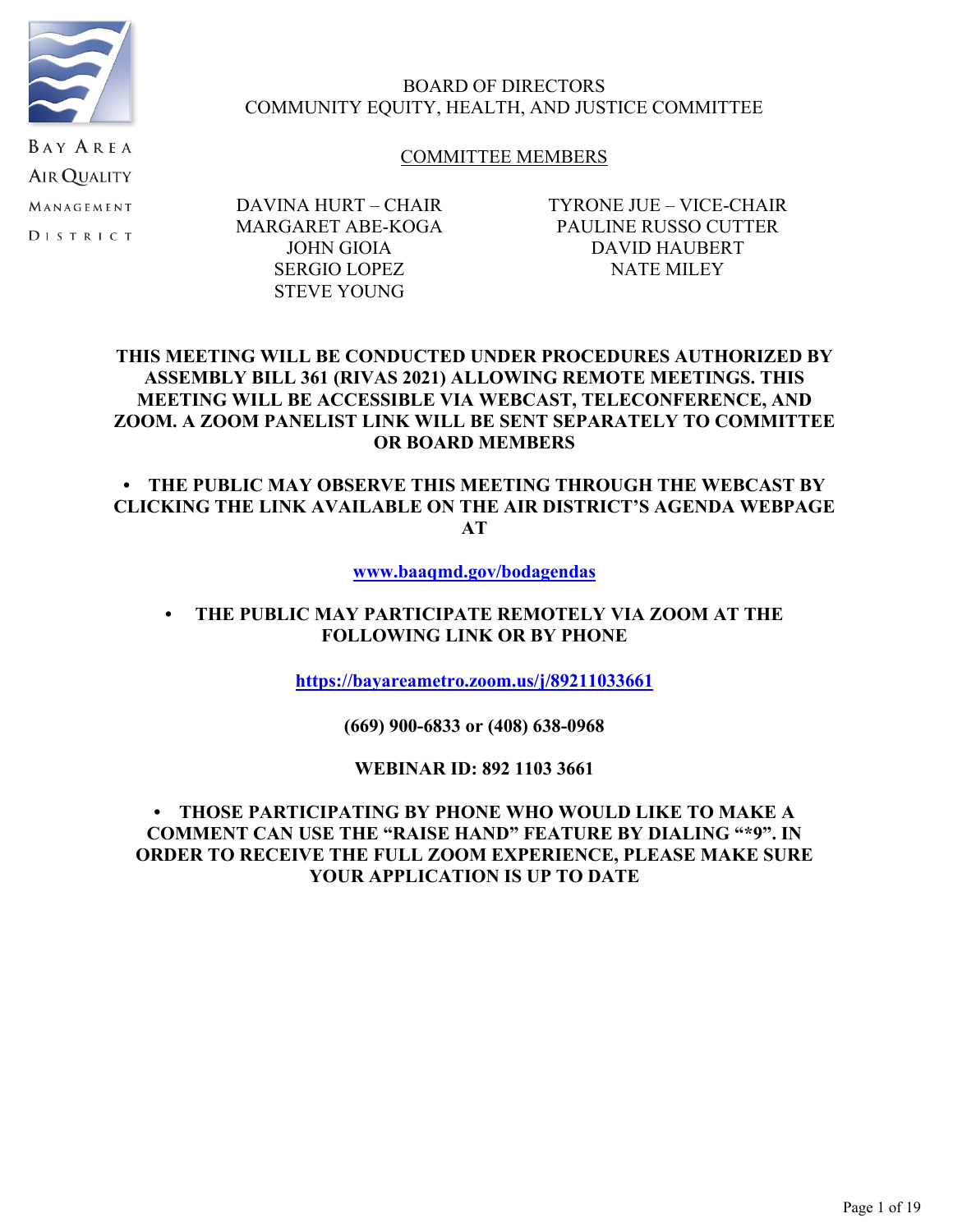# **COMMUNITY EQUITY, HEALTH, AND JUSTICE COMMITTEE MEETING AGENDA**

## **THURSDAY, JUNE 2, 2022 9:30 AM**

## 1. **Call to Order - Roll Call**

## 2. **Pledge of Allegiance**

#### 3. **Public Meeting Procedure**

*The Committee Chair shall call the meeting to order and the Clerk of the Boards shall take roll of the Committee members.* 

*This meeting will be webcast. To see the webcast, please visit [www.baaqmd.gov/bodagendas](https://www.baaqmd.gov/bodagendas) at the time of the meeting. Closed captioning may contain errors and omissions and are not certified for their content or form.* 

*Public Comment on Agenda Items: The public may comment on each item on the agenda as the item is taken up. Members of the public who wish to speak on matters on the agenda for the meeting, will have two minutes each to address the Committee. No speaker who has already spoken on that item will be entitled to speak to that item again.*

## **CONSENT CALENDAR (Item 4)**

4. Approval of the Community Equity, Health, and Justice Committee Meeting Minutes of May 5, 2022

*The Committee will consider approving the attached draft minutes of the Community Equity, Health, and Justice Committee Meeting of May 5, 2022.* 

## **PRESENTATION(S)**

5. Community Perspectives

*This is an informational item only and will be presented by Mr. Ken Szutu, Air District Community Advisory Councilmember and Director of Citizen Air Monitoring Network in Vallejo, California.*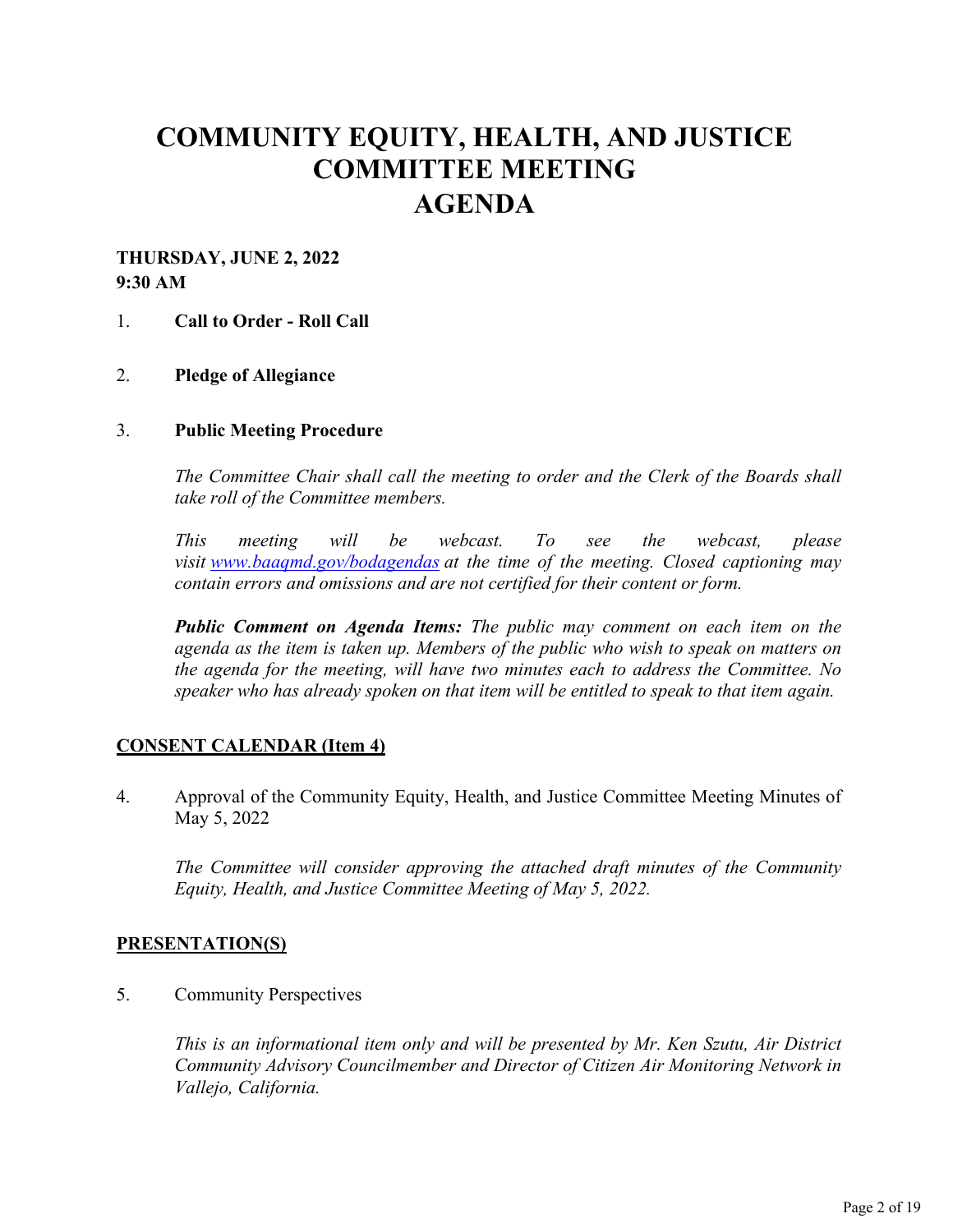6. Compliance & Enforcement Overview

*This is an informational item only and will be presented by Ying Yu, Air Quality Specialist.* 

7. Bay Area Permitting Overview

*This is an informational item only and will be presented by Kevin Oei, Supervising Air Quality Engineer.* 

## **OTHER BUSINESS**

8. Public Comment on Non-Agenda Matters

*Pursuant to Government Code Section 54954.3 Members of the public who wish to speak on matters not on the agenda for the meeting, will have two minutes each to address the Committee.*

9. Committee Member Comments

*Any member of the Committee, or its staff, on his or her own initiative or in response to questions posed by the public, may: ask a question for clarification, make a brief announcement or report on his or her own activities, provide a reference to staff regarding factual information, request staff to report back at a subsequent meeting concerning any matter or take action to direct staff to place a matter of business on a future agenda. (Gov't Code § 54954.2)*

- 10. Report of the Senior Deputy Executive Officer of Policy & Equity
- 11. Time and Place of Next Meeting

*Thursday, July 7, 2022, at 9:30 a.m., via webcast, teleconference, or Zoom, pursuant to procedures in accordance with Assembly Bill 361 (Rivas 2021).* 

12. Adjournment

*The Committee meeting shall be adjourned by the Chair.*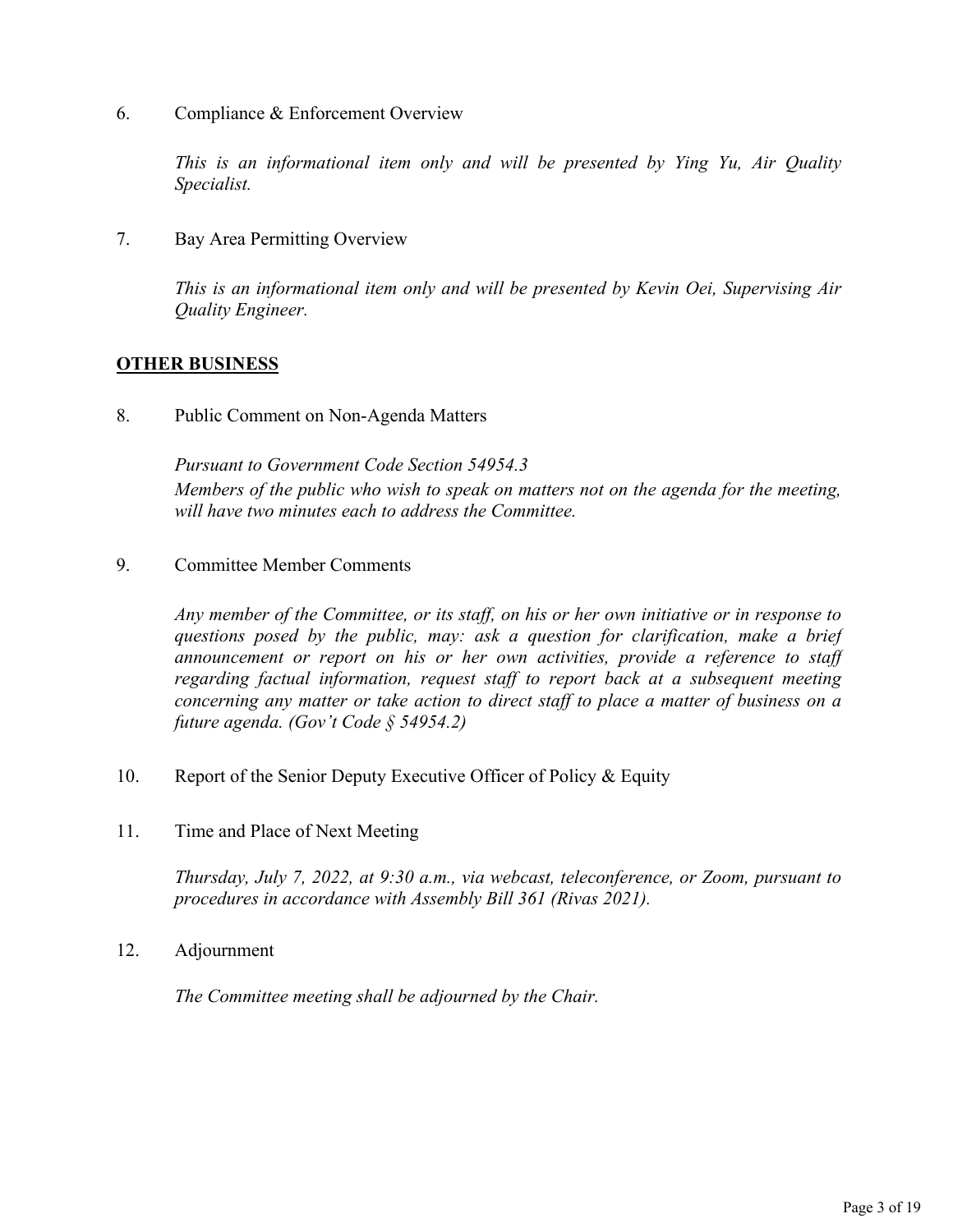**(415) 749-4941 FAX: (415) 928-8560 BAAQMD homepage: [www.baaqmd.gov](http://www.baaqmd.gov/)**

 Any writing relating to an open session item on this Agenda that is distributed to all, or a majority of all, members of the body to which this Agenda relates shall be made available at the Air District's offices at 375 Beale Street, Suite 600, San Francisco, CA 94105, at the time such writing is made available to all, or a majority of all, members of that body.

## **Accessibility and Non-Discrimination Policy**

The Bay Area Air Quality Management District (Air District) does not discriminate on the basis of race, national origin, ethnic group identification, ancestry, religion, age, sex, sexual orientation, gender identity, gender expression, color, genetic information, medical condition, or mental or physical disability, or any other attribute or belief protected by law.

It is the Air District's policy to provide fair and equal access to the benefits of a program or activity administered by Air District. The Air District will not tolerate discrimination against any person(s) seeking to participate in, or receive the benefits of, any program or activity offered or conducted by the Air District. Members of the public who believe they or others were unlawfully denied full and equal access to an Air District program or activity may file a discrimination complaint under this policy. This non-discrimination policy also applies to other people or entities affiliated with Air District, including contractors or grantees that the Air District utilizes to provide benefits and services to members of the public.

Auxiliary aids and services including, for example, qualified interpreters and/or listening devices, to individuals who are deaf or hard of hearing, and to other individuals as necessary to ensure effective communication or an equal opportunity to participate fully in the benefits, activities, programs and services will be provided by the Air District in a timely manner and in such a way as to protect the privacy and independence of the individual. Please contact the Non-Discrimination Coordinator identified below at least three days in advance of a meeting so that arrangements can be made accordingly.

If you believe discrimination has occurred with respect to an Air District program or activity, you may contact the Non-Discrimination Coordinator identified below or visit our website at [www.baaqmd.gov/accessibility](http://www.baaqmd.gov/accessibility) to learn how and where to file a complaint of discrimination.

Questions regarding this Policy should be directed to the Air District's Non-Discrimination Coordinator, Suma Peesapati, at (415) 749-4967 or by email at [speesapati@baaqmd.gov](mailto:speesapati@baaqmd.gov).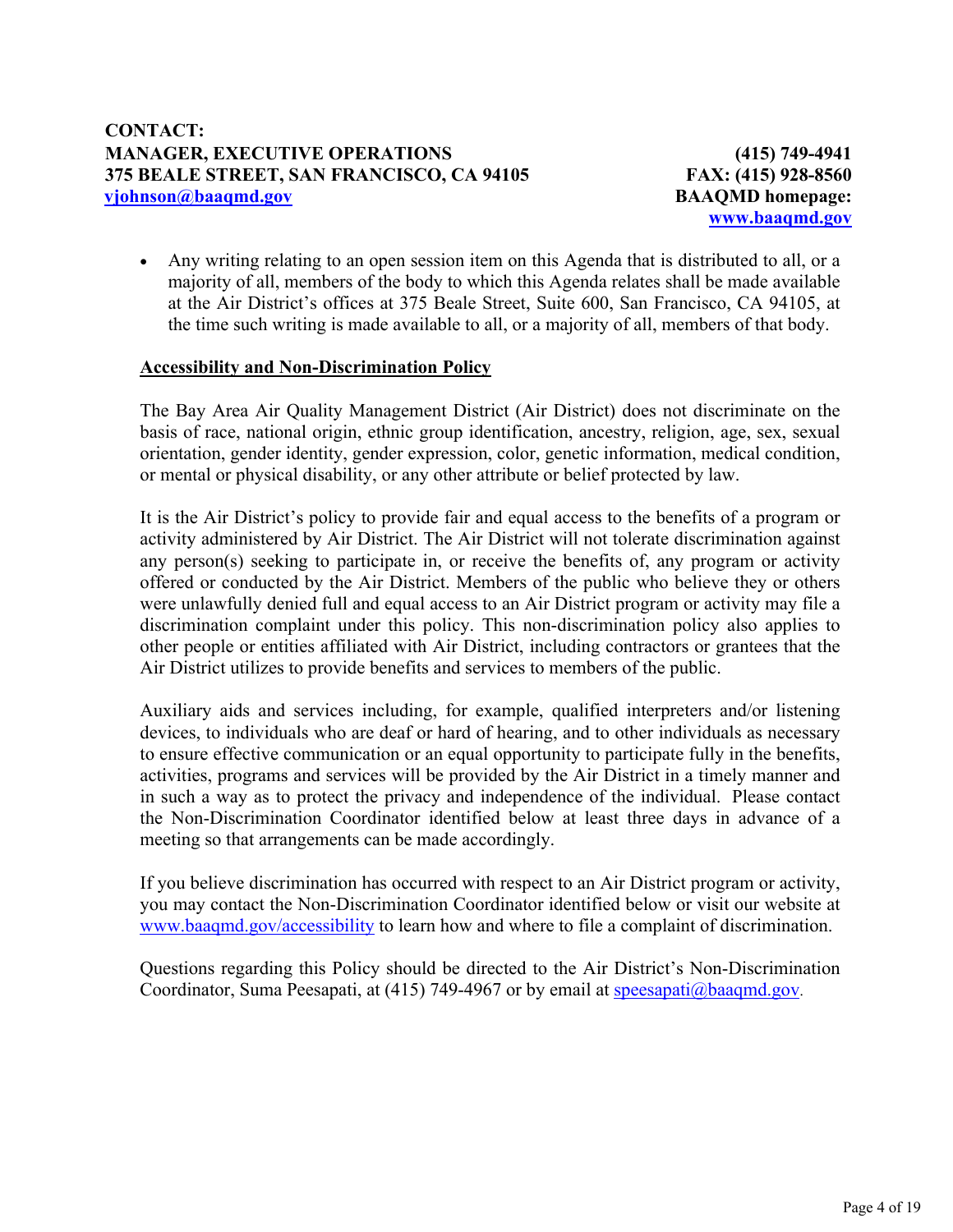# **BAY AREA AIR QUALITY MANAGEMENT DISTRICT 375 BEALE STREET, SAN FRANCISCO, CA 94105 FOR QUESTIONS PLEASE CALL (415) 749-4941 EXECUTIVE OFFICE: MONTHLY CALENDAR OF AIR DISTRICT MEETINGS**

## **JUNE 2022**

| <b>TYPE OF MEETING</b>                                                                                                                             | DAY       | <b>DATE</b>      | <b>TIME</b>  | <b>ROOM</b>                                                                                          |
|----------------------------------------------------------------------------------------------------------------------------------------------------|-----------|------------------|--------------|------------------------------------------------------------------------------------------------------|
| <b>Board of Directors Meeting</b>                                                                                                                  | Wednesday | 1                | 9:00a.m.     | 1st Floor, Board Room<br>(In person option available)<br>and REMOTE<br>pursuant to Assembly Bill 361 |
| <b>Board of Directors Community Equity,</b><br><b>Health and Justice Committee</b>                                                                 | Thursday  | $\boldsymbol{2}$ | 9:30 a.m.    | Webcast only pursuant to<br><b>Assembly Bill 361</b>                                                 |
| <b>Advisory Council Meeting - CANCELLED</b>                                                                                                        | Monday    | 13               | 8:30 a.m.    | Webcast only pursuant to<br><b>Assembly Bill 361</b>                                                 |
| <b>Board of Directors Legislative Committee</b>                                                                                                    | Monday    | 13               | $1:00$ p.m.  | Webcast only pursuant to<br><b>Assembly Bill 361</b>                                                 |
| <b>Board of Directors Stationary Source and</b><br><b>Climate Impacts Committee</b>                                                                | Monday    | 13               | 2:30 p.m.    | Webcast only pursuant to<br><b>Assembly Bill 361</b>                                                 |
| <b>Board of Directors Meeting</b>                                                                                                                  | Wednesday | 15               | $9:00$ a.m.  | 1st Floor, Board Room<br>(In person option available)<br>and REMOTE<br>pursuant to Assembly Bill 361 |
| <b>Board of Directors Administration</b><br><b>Committee</b>                                                                                       | Wednesday | 15               | $11:00$ a.m. | 1st Floor, Board Room<br>(In person option available)<br>and REMOTE<br>pursuant to Assembly Bill 361 |
| <b>Board of Directors Stationary Source and</b><br>Climate Impacts Committee - CANCELLED &<br>RESCHEDULED TO MONDAY, JUNE 13, 2022 AT<br>2:30 P.M. | Monday    | 20               | $9:00$ a.m.  | Webcast only pursuant to<br><b>Assembly Bill 361</b>                                                 |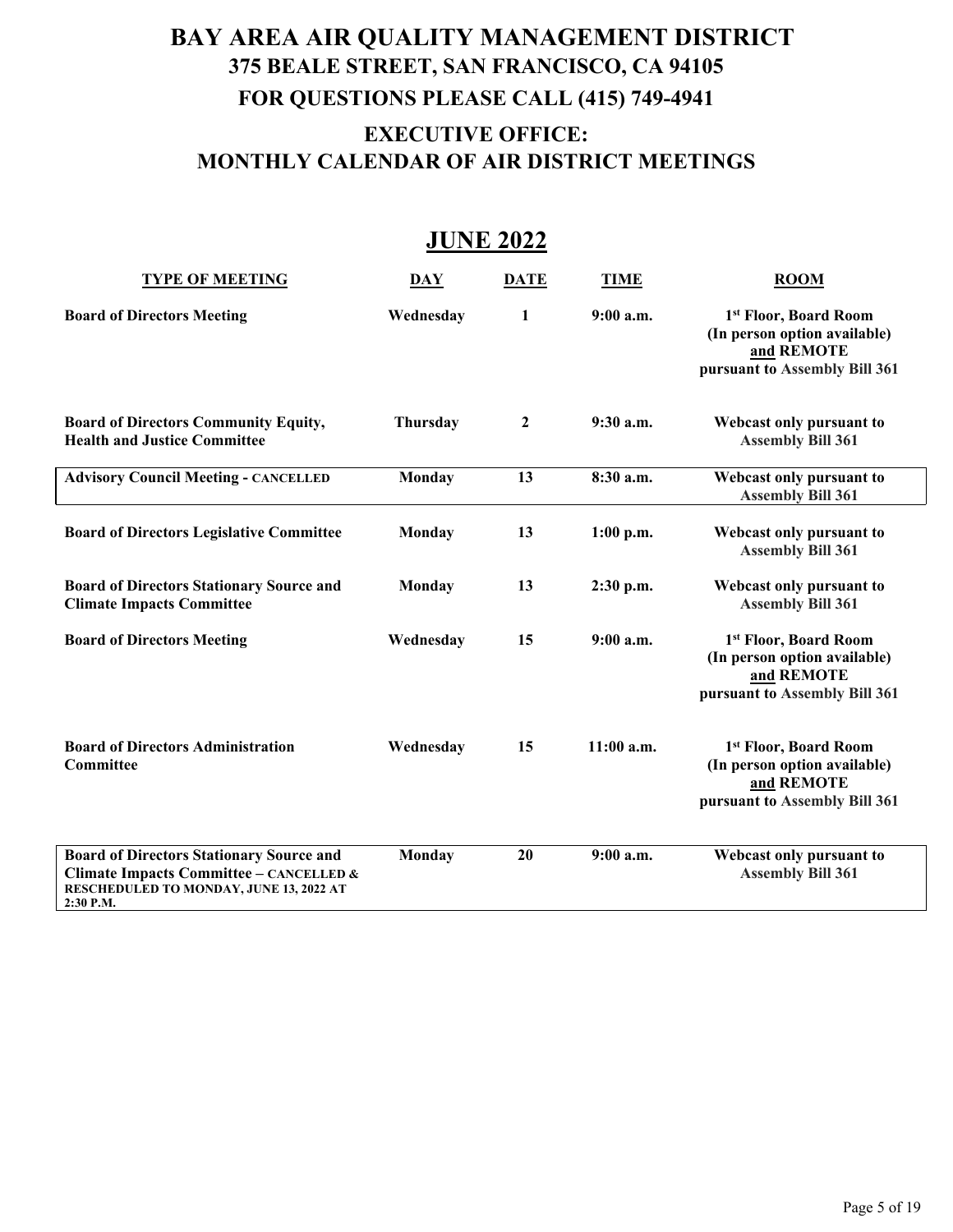# **JUNE 2022**

| <b>TYPE OF MEETING</b>                                                                      | DAY             | <b>DATE</b> | <b>TIME</b> | <b>ROOM</b>                                          |
|---------------------------------------------------------------------------------------------|-----------------|-------------|-------------|------------------------------------------------------|
| <b>Board of Directors Budget and Finance</b><br>Committee                                   | Wednesday       | 22          | 9:30a.m.    | Webcast only pursuant to<br><b>Assembly Bill 361</b> |
| <b>Board of Directors Mobile Source and</b><br><b>Climate Impacts Committee - CANCELLED</b> | <b>Thursday</b> | 23          | $9:30$ a.m. | Webcast only pursuant to<br><b>Assembly Bill 361</b> |
| <b>Path to Clean Air Community Emissions</b><br><b>Reduction Plan Steering Committee</b>    | Monday          | 27          | $5:30$ p.m. | Webcast only pursuant to<br><b>Assembly Bill 361</b> |
| <b>Community Advisory Council Meeting</b>                                                   | <b>Thursday</b> | 30          | $6:00$ p.m. | Webcast only pursuant to<br><b>Assembly Bill 361</b> |

**JB 5/26/2022 – 4:28 P.M. G/Board/Executive Office/Moncal**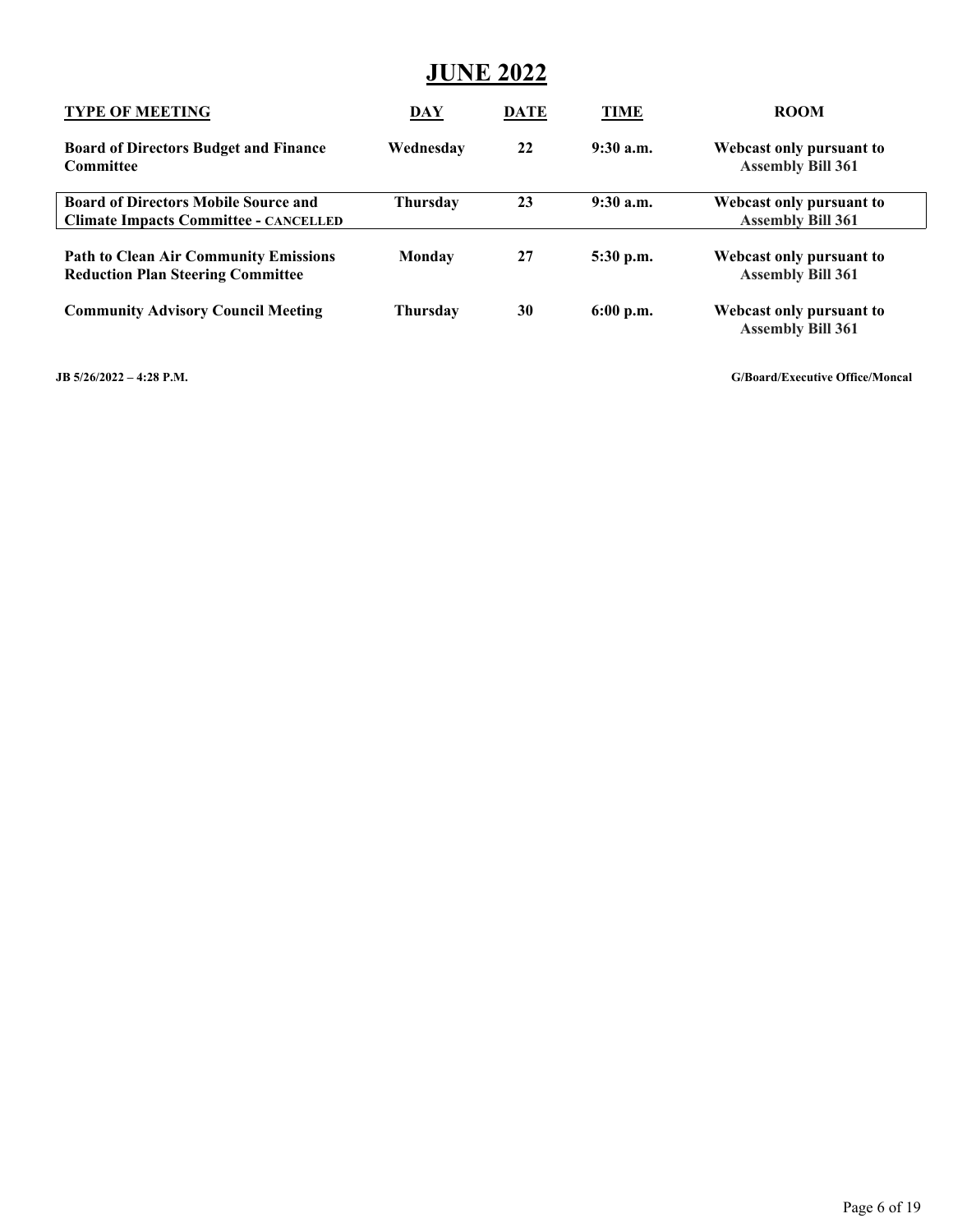- To: Chairperson Davina Hurt and Members of the Community Equity, Health and Justice Committee
- From: Sharon L. Landers Interim Executive Officer/APCO
- Date: June 2, 2022
- Re: Approval of the Community Equity, Health, and Justice Committee Meeting Minutes of May 5, 2022

## RECOMMENDED ACTION

Approve the attached draft minutes of the Community Equity, Health, and Justice Committee Meeting of May 5, 2022.

## BACKGROUND

None.

## **DISCUSSION**

Attached for your review and approval are the draft minutes of the Community Equity, Health, and Justice Committee Meeting of May 5, 2022.

## BUDGET CONSIDERATION/FINANCIAL IMPACT

None.

Respectfully submitted,

Sharon L. Landers Interim Executive Officer/APCO

| Prepared by: | Marcy Hiratzka  |
|--------------|-----------------|
| Reviewed by: | Vanessa Johnson |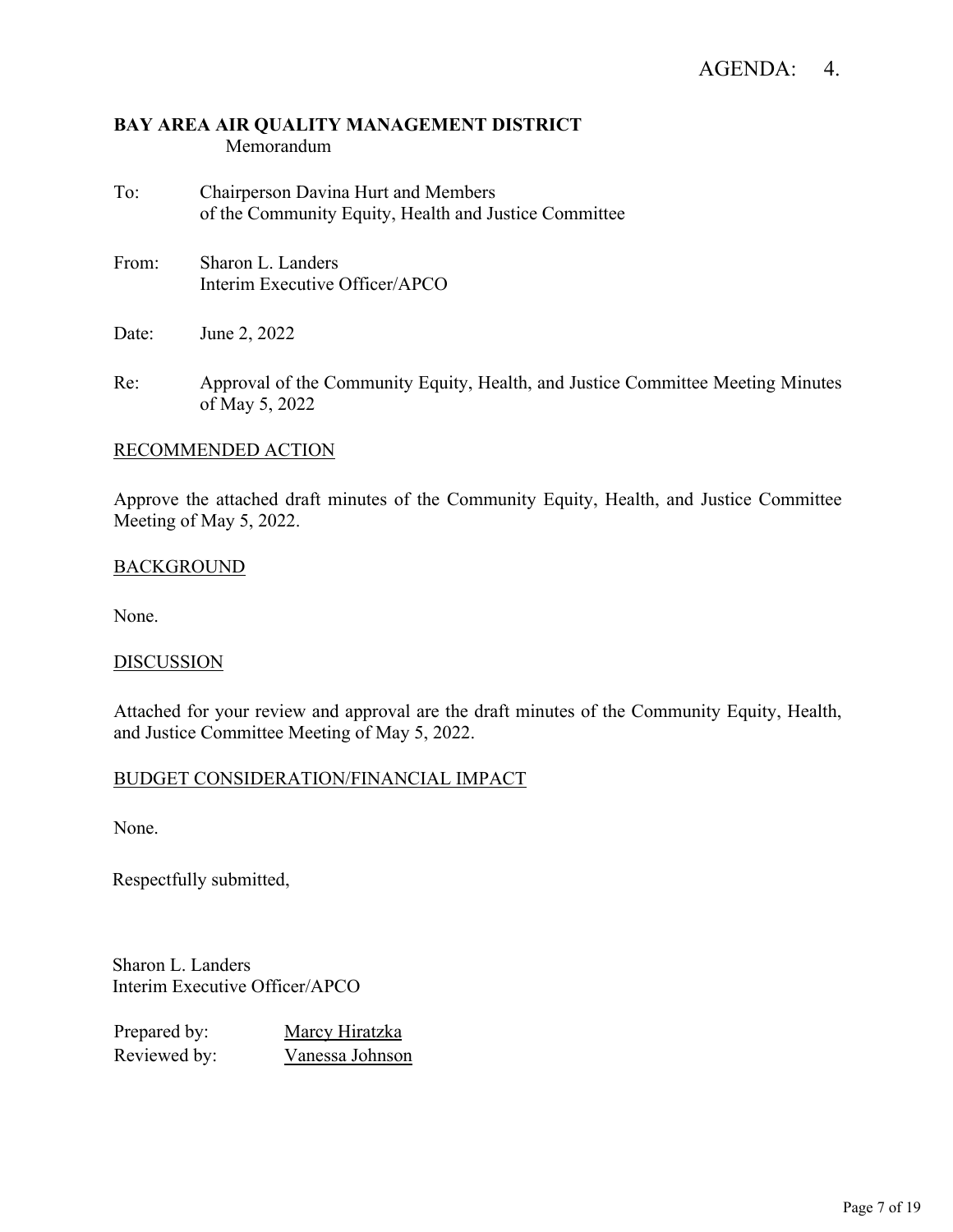# ATTACHMENTS:

1. Draft Minutes of the Community Equity, Health and Justice Committee Meeting of May 5, 2022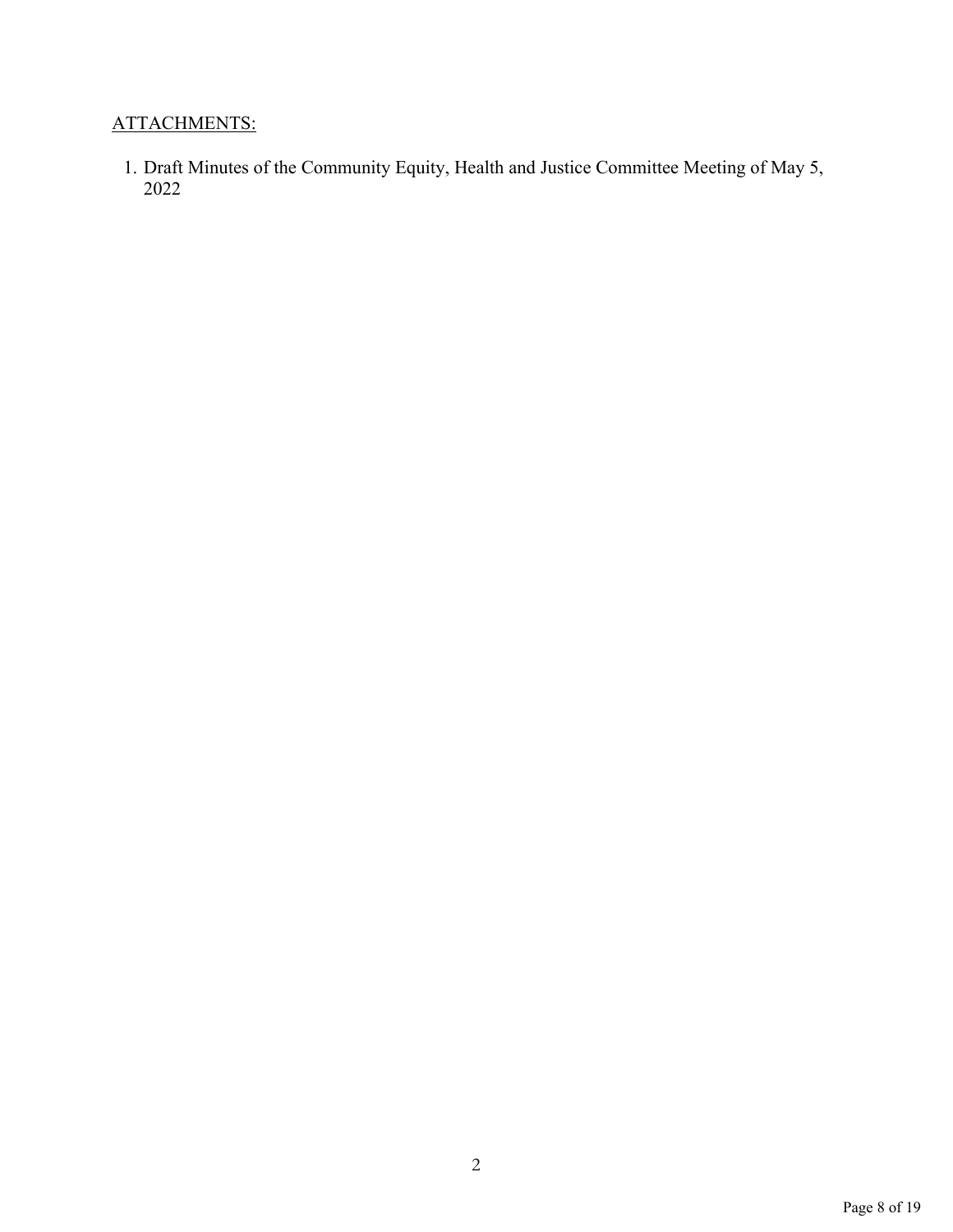Bay Area Air Quality Management District 375 Beale Street, Suite 600 San Francisco, CA 94105 (415) 749-5073

Community Equity, Health, and Justice Committee Meeting Thursday, May 5, 2022

## **DRAFT MINUTES**

*Note: Audio recordings of the meeting are available on the website of the Bay Area Air Quality Management District at* [www.baaqmd.gov/bodagendas](http://www.baaqmd.gov/bodagendas)

## **This meeting was conducted under procedures in accordance with Assembly Bill 361. Members of the Committee participated by teleconference.**

## **1. Call to Order - Roll Call**

Opening Comments: Community Equity, Health, and Justice Committee Chairperson Davina Hurt, called the meeting to order at 9:32 a.m., and introduced the Committee's newest members, Directors Sergio Lopez and Steve Young.

Roll Call:

Present: Committee Chairperson Davina Hurt; Committee Vice Chairperson Tyrone Jue; and Directors John Bauters, John Gioia, Sergio Lopez, and Steve Young.

Absent: Directors David Haubert and Nate Miley.

#### **2. Pledge of Allegiance**

**3. Public Meeting Procedure**

## **CONSENT CALENDAR (Item 4)**

**4. Approval of the Minutes of March 3, 2022 and April 7, 2022**

#### Public Comments

No requests received.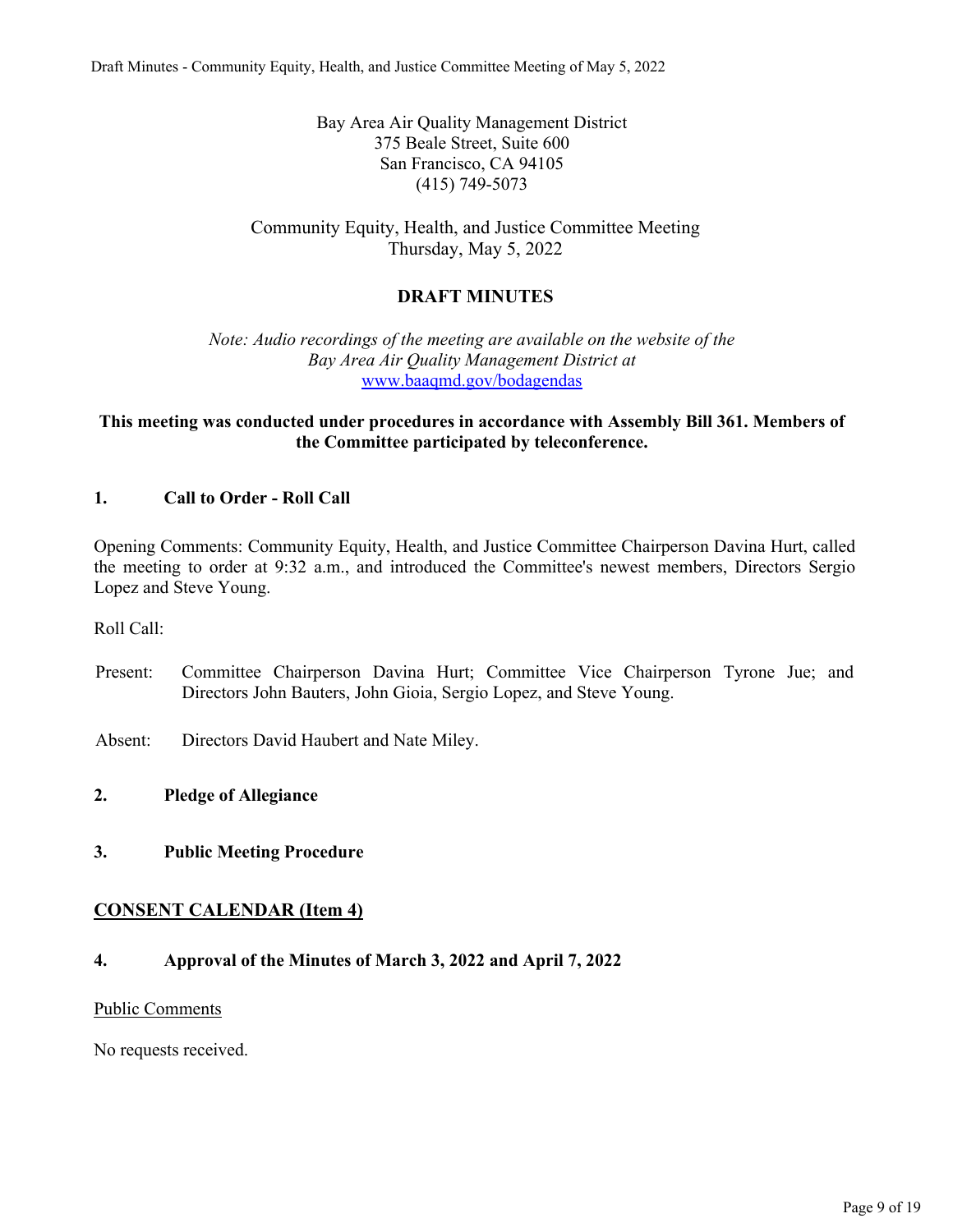## Committee Comments

None.

#### Committee Action

Committee Vice Chairperson Jue made a motion, seconded by Director Young, to **approve** the minutes of March 3, 2022; and April 7, 2022: and the motion **carried** by the following vote of the Committee:

AYES: Bauters, Gioia, Hurt, Jue, Lopez, Young. NOES: None. ABSTAIN: None. ABSENT: Haubert, Miley.

## **PRESENTATION(S)**

## **5. Community Perspectives**

Arieann Harrison, Executive of The Marie Harrison Community Foundation (MHCFI) Inc, gave the presentation *Community Perspectives,* including: MHCFI; #CanWeLIVE; Arieann Harrison; Marie Harrison Environmental Justice Scholarship; biomonitoring projects: tracking cancer clusters; circle of death; toxic screening chart; and what do we want.

#### Public Comments

Public comments were given by Esther Goolsby, Communities for a Better Environment.

#### Committee Comments

The Committee and staff discussed the process of how the MHCFI deals with the changing demographics in the Bay View Hunters Point community in regards to the Foundation's work; and the Foundation's relationship with the Air District.

#### Committee Action

None; receive and file.

#### **6. Appointment of City of San Pablo Representative to Assembly Bill (AB) 617 Path to Clean Air Emission Reduction Plan Steering Committee**

Veronica Eady, Senior Deputy Executive Officer (SDEO) of Policy and Equity, gave the staff presentation *Appointment of City of San Pablo Planning Department Representative to Assembly Bill (AB) 617 Path to Clean Air Emissions Reduction Plan Steering Committee*, including: outcome; background; and requested action.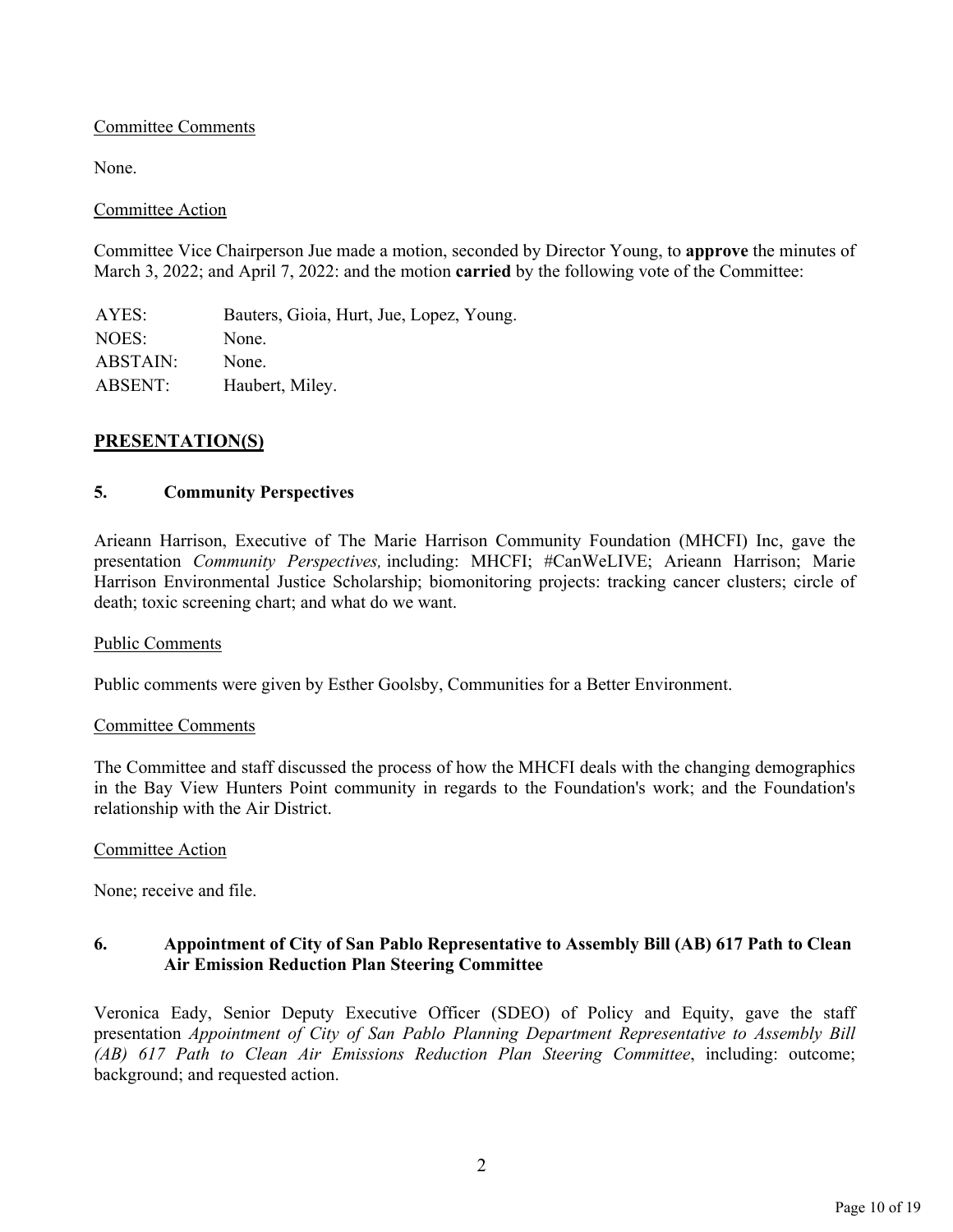Public Comments

No requests received.

### Committee Comments

None.

#### Committee Action

Director Young, made a motion, seconded by Director Gioia, to recommend the Board **appoint** Elizebeth Tyler as City of San Pablo representative to AB 617 Path to Clean Air Community Emission Reduction Plan Steering Committee; and the motion **carried** by the following vote of the Committee:

| Bauters, Gioia, Hurt, Jue, Lopez, Young. |
|------------------------------------------|
| None.                                    |
| None.                                    |
| Haubert, Miley.                          |
|                                          |

## **7. Overview of the Hearing Board of the Bay Area Air Quality Management District**

Adan Schwartz, Acting District Council, gave the staff presentation, *California Air District Hearing Boards*, including: the Hearing Board; permit appeals; variances; orders of abatement; and public participation at the Hearing Board.

#### Public Comments

Public comments were given by Arieann Harrison, MHCFI.

#### Committee Comments

The Committee and staff discussed a Committee member's disappointment with the proceedings at the hearing regarding the stipulated order of abatement between the Air District and Valero, as details were not provided, as the public had anticipated; the consequences of facilities' non-compliance, the decisionmaking process to determine if a court mandated injunction is needed after a matter has gone before the Hearing Board, and how the Board of Directors would be informed of such matters; the reasoning behind the anticipated increase of the utilization of the Hearing Board, and how this may affect the amount of fines and penalties collected by the Air District; and concerns that private settlements have resulted in decreased penalties and no oversight.

## Committee Action

None; receive and file.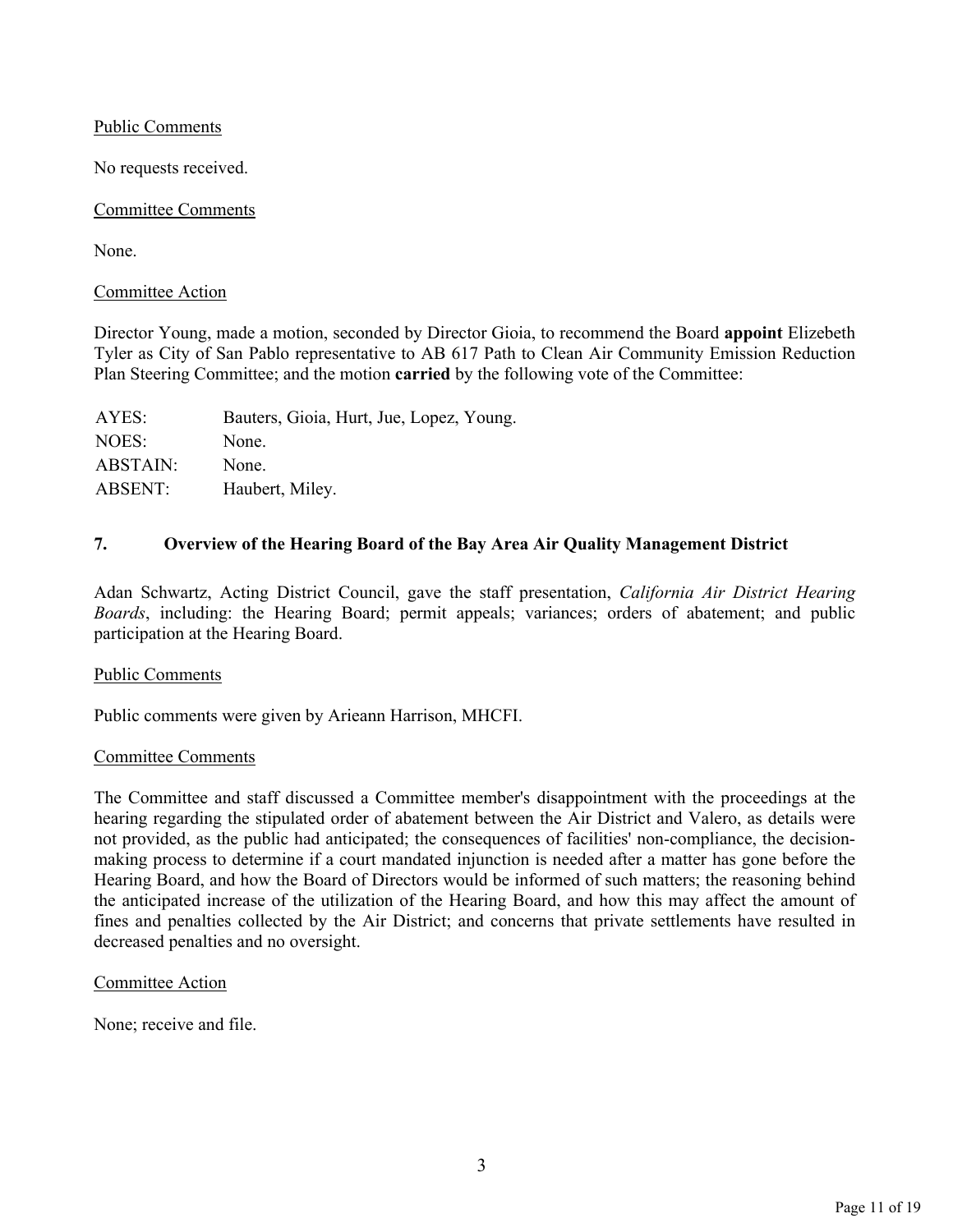## **OTHER BUSINESS**

## **8. Public Comment on Non-Agenda Matters**

No requests received.

## **9. Committee Member Comments**

Director Bauters asked whether the Committee will meet during the summer months.

## **10. Time and Place of Next Meeting**

The next meeting will be on Thursday, June 2, 2022, at 9:30 a.m., via webcast, teleconference, or Zoom, pursuant to procedures in accordance with AB 361 (Rivas 2021).

## **11. Adjournment**

The meeting adjourned at 10:50 a.m.

Luis Espino Acting Clerk of the Boards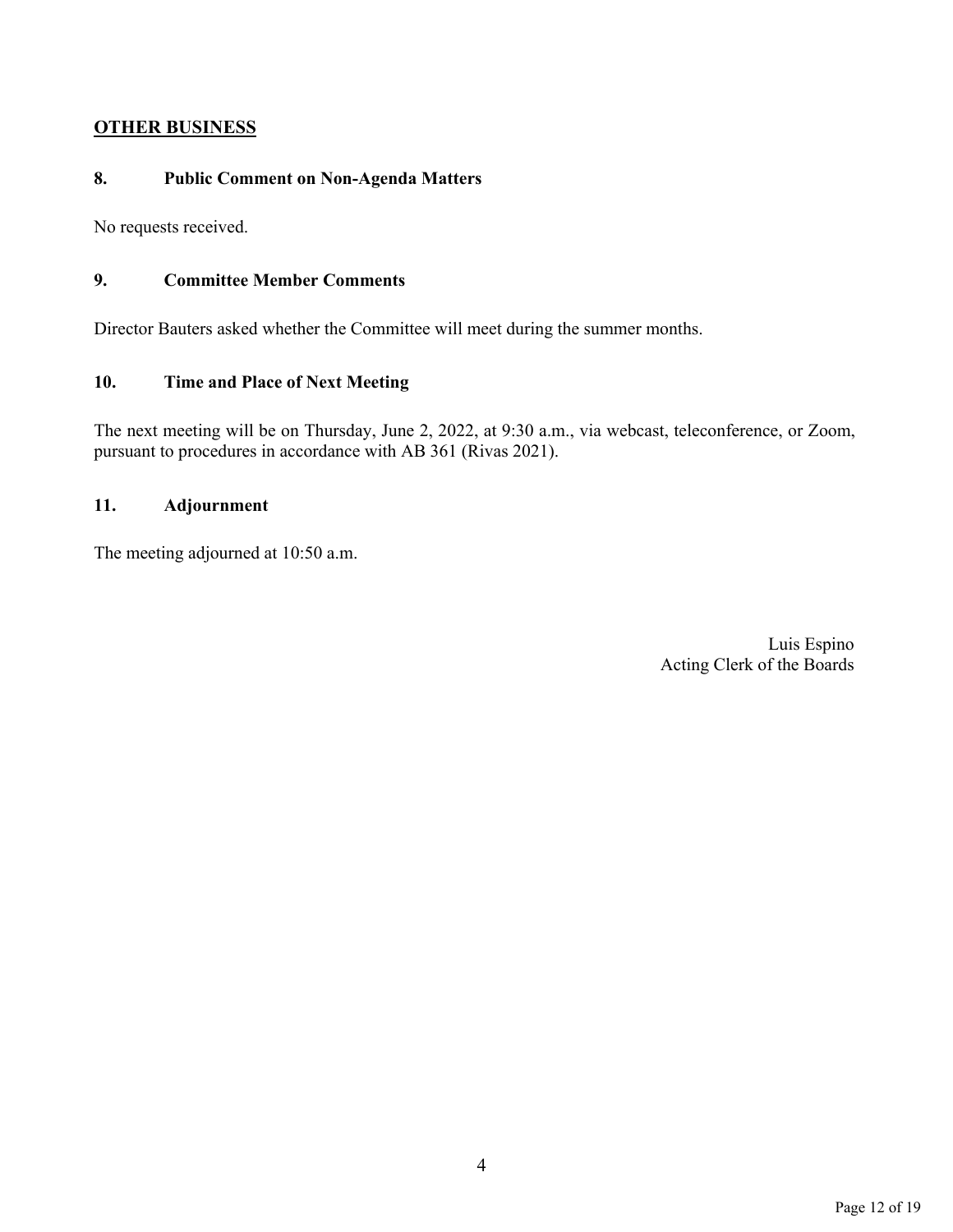- To: Chairperson Davina Hurt and Members of the Community Equity, Health and Justice Committee
- From: Sharon L. Landers Interim Executive Officer/APCO

Date: June 2, 2022

Re: Community Perspectives

## RECOMMENDED ACTION

None; receive and file.

## BACKGROUND

The Community Equity, Health and Justice Committee provides local and regional community environmental justice advocates and local leaders a platform to present and share their expertise and/or lived experiences. Specific subjects/topics will vary based upon each community member's unique experience.

Established before AB 617 was enacted into law, the Citizen Air Monitoring Network (CAMN) is a group of Vallejo residents working together to make the air and environment better for all. CAMN hosts monthly meetings open to all and welcomes diverse participation from all Vallejo residents, including youth voices. CAMN has worked to build a network of air monitors in Vallejo to help identify when there is unsafe air, and to help the community learn about potential air quality issues and advocate for better air quality.

## **DISCUSSION**

Mr. Ken Szutu is the founder and Director of Citizen Air Monitoring Network (CAMN) in Vallejo and serves as an Air District Community Advisory Council (CAC) member. He will discuss his suggestions regarding community-engaged enforcement. Mr. Szutu advocates that more community engagement can deliver several benefits, including:

- Empowering communities to own local air quality issues and contribute to the problemsolving process with the Air District;
- More efficient enforcement with support from community members.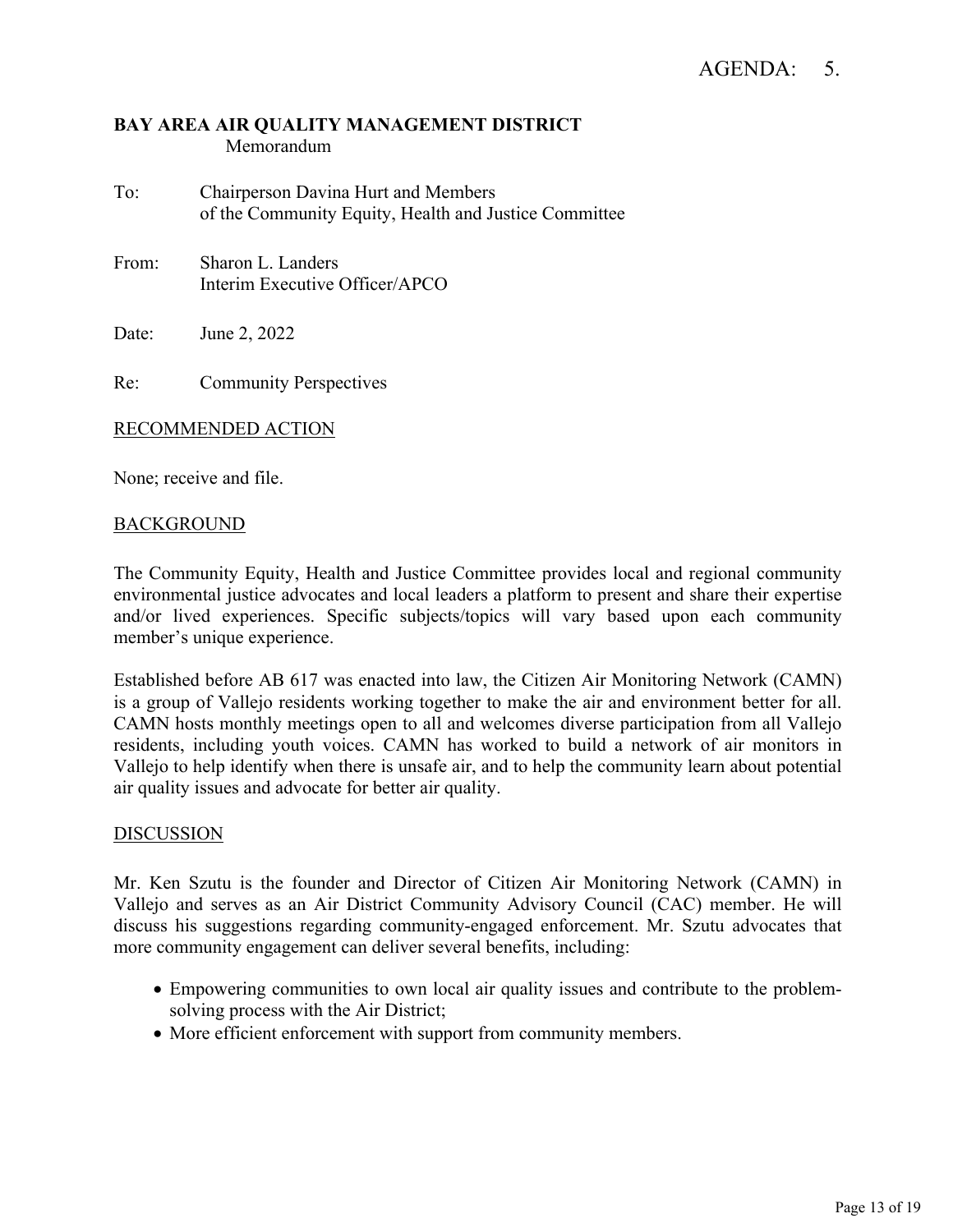Mr. Szutu believes compliance and enforcement is a core component of Environmental Justice (EJ) and compared to affluent communities, EJ communities are more prone to pollution and less equipped to address these issues. Therefore, the welfare of the EJ communities depends on rigorous enforcement.

Mr. Szutu has also served on the Particulate Matter Design Team and Refinery Rules Technical Working Group for the Air District. He has a Master's degree in Electrical Engineering from the State University of New York in Buffalo, where he specialized in computer engineering. He is currently the Vice President of St. Vincent's Hill Neighborhood Coalition and serves on the steering committee for California Environmental Justice Coalition (CEJC).

## BUDGET CONSIDERATION/FINANCIAL IMPACT

None.

Respectfully submitted,

Sharon L. Landers Interim Executive Officer/APCO

| Prepared by: | Tim Williams  |
|--------------|---------------|
| Reviewed by: | Veronica Eady |

## ATTACHMENTS:

None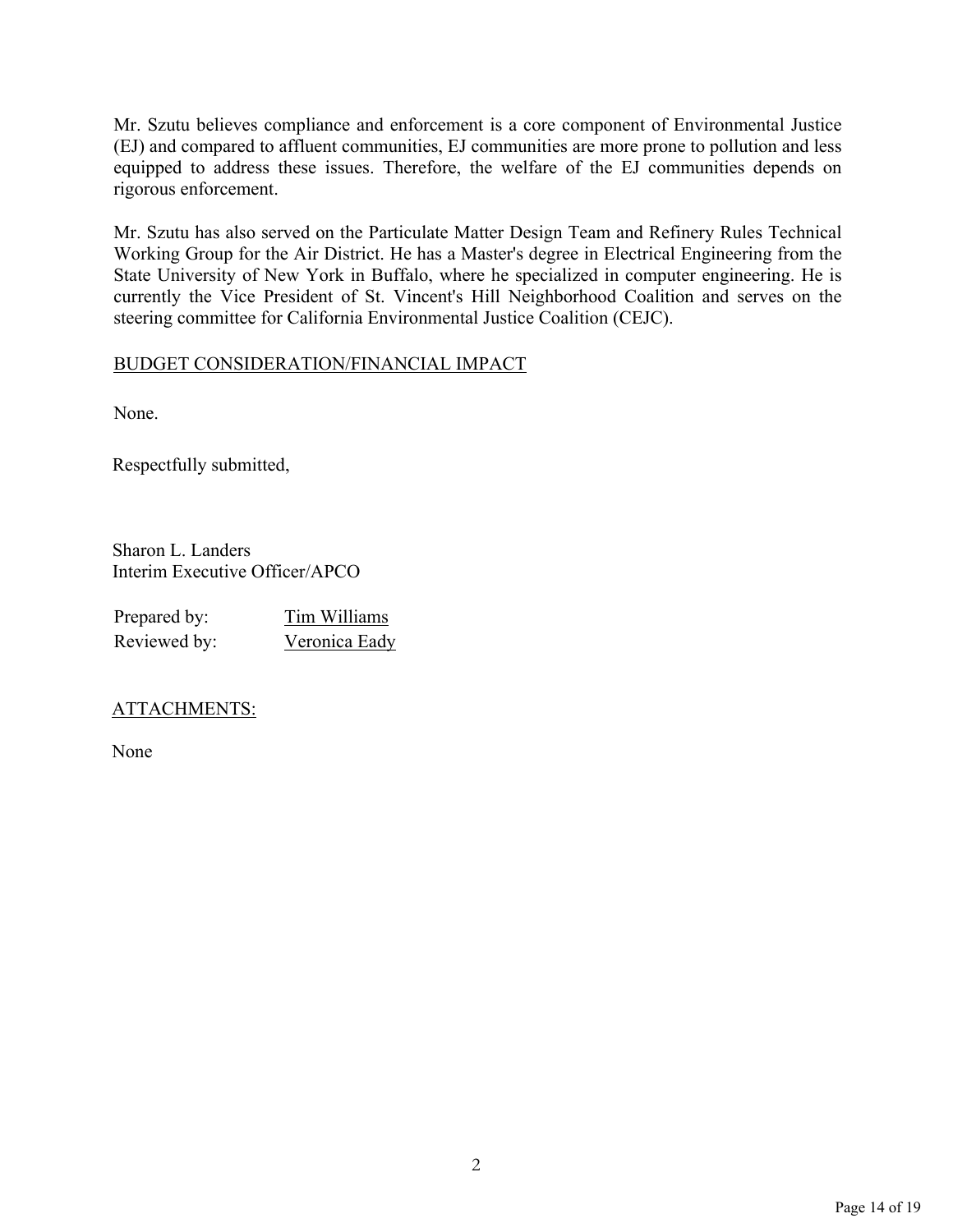- To: Chairperson Davina Hurt and Members of the Community Equity, Health and Justice Committee
- From: Sharon L. Landers Interim Executive Officer/APCO

Date: June 2, 2022

Re: Compliance & Enforcement Overview

#### RECOMMENDED ACTION

None; receive and file.

## BACKGROUND

The Compliance and Enforcement (C&E) Division ensures the mission of the Air District is realized through a robust inspection and enforcement program of approximately 24,000 stationary sources permitted across the Bay Area region. The C&E Division comprises of field and operations staff that enforce applicable Federal, State, and local Air District rules and regulations and permit requirements. Staff evaluate compliance and conduct inspections at a variety of sources such as, but not limited to gasoline dispensing operations, back-up generators, boilers, solvent and coating operations, storage tanks, landfills, power plants, chemical plants, and refineries. Staff also receive and investigate air quality complaints and episodic events that involve excess emissions reported by facilities and collaborate with local and state regulatory agencies to address compliance concerns and ongoing violations. Enforcement actions are taken in collaboration with other divisions across the Air District to help resolve violations and reduce emissions that impact local communities.

## DISCUSSION

As part of this agenda item, staff will provide an overview of the C&E Division and review division goals, core programs, priorities, and staff resources. Staff will highlight key programs including a comprehensive compliance inspection program, an air quality complaint program to respond to and investigate air pollution complaints and community concerns, and a field operations and investigation program to conduct audits and identify sources of non-compliance following incidents and potential air emission releases of hazardous chemicals and pollutants. Through a robust enforcement program, Notices of Violations are issued to sites/facilities that do not comply with air quality regulations and enforcement actions are taken in collaboration with other divisions across the Air District and other regulatory agencies with jurisdiction. In addition to enforcement activities, C&E focuses on enhancing industry compliance through the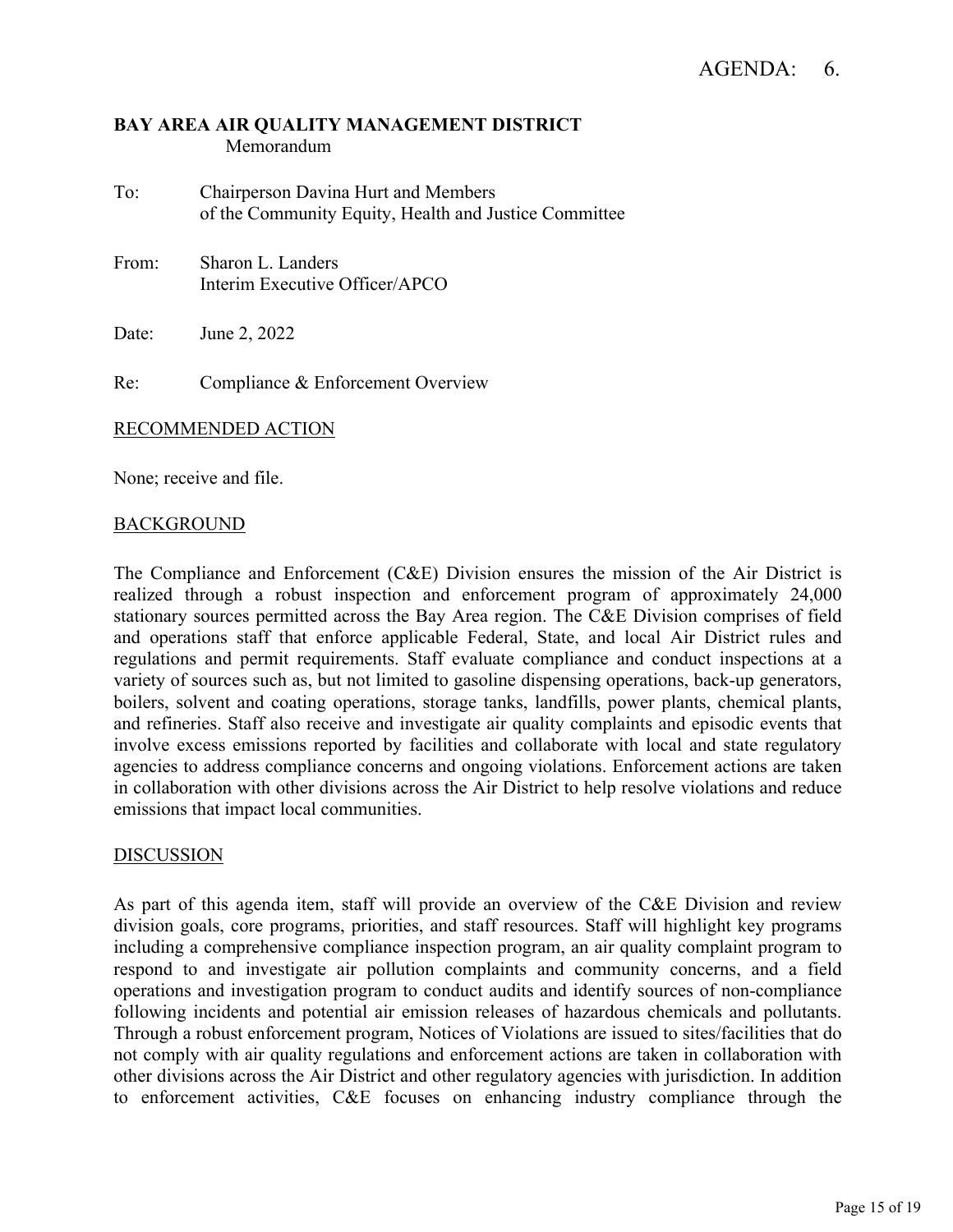development and implementation of new rules, compliance advisories, policies and strategies that complement a wide range of compliance and enforcement efforts. The presentation will also cover current staffing resources and priorities into 2022 to ensure compliance across the ninecounty Bay Area.

## **2022 Priorities**

- Enhance focus on Title V major facility inspections
- Increase efforts to conduct comprehensive audits and investigations at Title V facilities or other source categories where there are compliance concerns
- Target enforcement efforts in impacted communities (AB 617 Communities in Richmond San Pablo, West Oakland and East Oakland, Bay View Hunters Point)
- Address chronic violations via the Air District Hearing Board
- Develop a new Air District webpage that makes Notice of Violation information accessible to the public
- Continue cross-training staff to build a robust C&E team

## BUDGET CONSIDERATION/FINANCIAL IMPACT

None.

Respectfully submitted,

Sharon L. Landers Interim Executive Officer/APCO

Prepared by: *Ying Yu*, Paul Hibser, and Tracy Lee Reviewed by: **Jeffrey Gove** 

## ATTACHMENTS:

None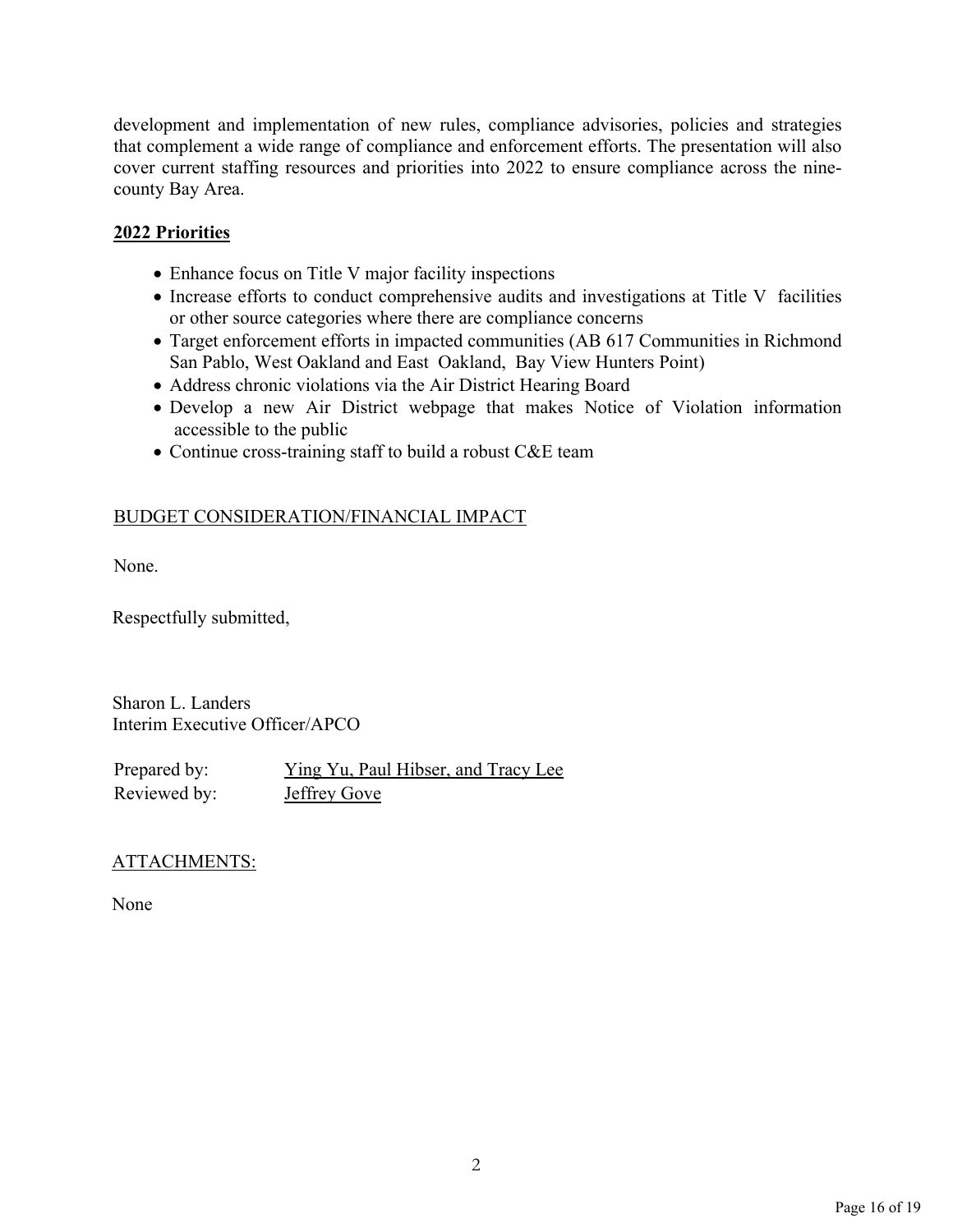- To: Chairperson Davina Hurt and Members of the Community Equity, Health and Justice Committee
- From: Sharon L. Landers Interim Executive Officer/APCO

Date: June 2, 2022

Re: Bay Area Permitting Overview

## RECOMMENDED ACTION

None; receive and file.

## BACKGROUND

Air District permits protect public health by assuring that stationary sources of air pollution comply with all applicable Air District regulations through its permitting programs. The Air District's New Source Review and Title V permitting programs apply to a broad range of facilities throughout the Bay Area. The New Source Review program is a pre-construction permitting requirement that requires permit applicants to demonstrate that new sources of air emissions, and modifications to existing sources that will increase emissions, will meet all applicable air pollution control requirements, including using state-of-the-art pollution control equipment and mitigating potential increases in public health risks. The Title V program is an operating permit requirement applicable to major emissions sources that consolidates all of the various regulatory requirements applicable to a facility into a single, comprehensive permitting document to improve transparency, enforceability, and facility compliance. These programs are set forth in five Rules in Regulation 2 (Permits), Rule 1 (General Requirements); Rule 2 (New Source Review); Rule 4 (Emissions Banking); Rule 5 (New Source Review of Toxic Air Contaminants); and Rule 6 (Major Facility Review).

#### DISCUSSION

Regulation 2 (Permits) includes the Air District's rules that govern New Source Review, which is a comprehensive permitting program that applies to entities within the boundaries of the Bay Area Air Quality Management District when they install new equipment or make modifications to existing equipment that will increase air pollution emissions. Prior to installing a new source of air pollution or modifying an existing source that will increase emissions above the Air District's applicability thresholds, they must obtain a permit from the Air District. To obtain a permit from the Air District, the permit applicant must control emissions or exposure to people nearby if emissions or exposures exceed established thresholds. The Air District cannot issue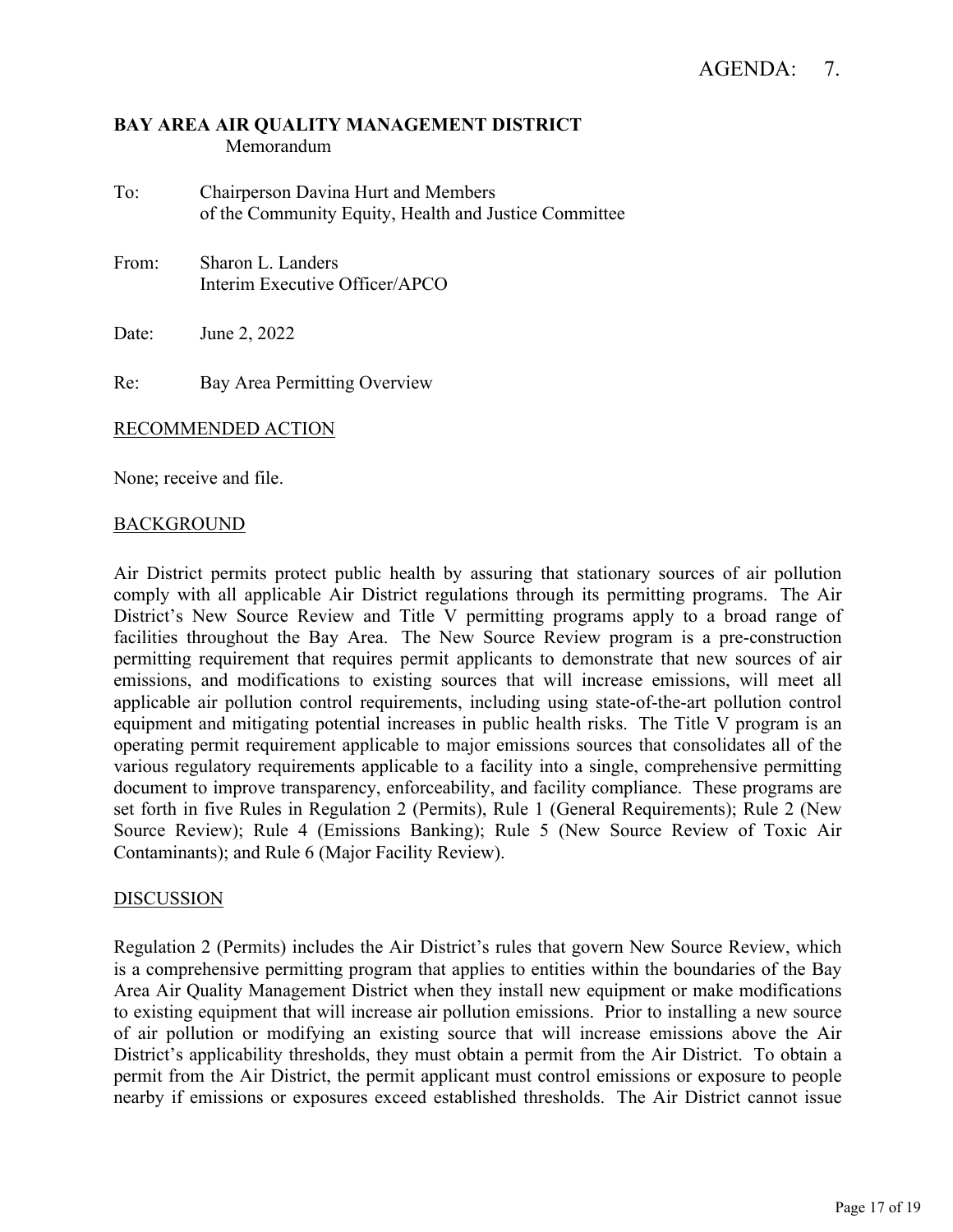permits for projects that will exceed health risk limits, or that do not comply with regulatory standards.

On December 15, 2021, the Air District Board of Directors adopted amendments to Regulation 2 (Permits), Rule 1 (General Requirements) and Rule 5 (New Source Review of Toxic Air Contaminants). The adopted amendments address how the Air District issues permits for sources of air pollution, with particular emphasis on increasing health protection in communities overburdened by pollution and health vulnerabilities. The adopted amendments will:

- Make health risk limits for new and modified projects more stringent if the project is located in an Overburdened Community – a change that recognizes the fact that air quality, health burdens, and exposures to other environmental contaminants are concentrated in certain parts of the Bay Area – particularly in communities with the highest concentrations of Black and Brown residents. In Overburdened Communities, the acceptable health risk limit will be reduced from ten in one million to six in one million.
- Expand the Air District's public notice requirement in Overburdened Communities to require notification of nearby residents and businesses of proposed projects if the project will require a health risk assessment because of toxic air contaminant emissions.

Overburdened Communities are defined as census tracts that score at or above the 70th percentile in CalEnviroScreen, Version 4.0, as well as areas that are within 1,000 feet of the boundaries of those census tracts.

The Community Equity Health and Justice Committee will receive a presentation on the Air District's current permitting program and the enhancements that will be introduced by the adopted amendments to Regulation 2 (Permits), Rule 1 (General Requirements) and Rule 5 (New Source Review of Toxic Air Contaminants), effective July 1, 2022.

## BUDGET CONSIDERATION/FINANCIAL IMPACT

None.

Respectfully submitted,

Sharon L. Landers Interim Executive Officer/APCO

Prepared by: Kevin Oei Reviewed by: Pamela Leong and Damian Breen